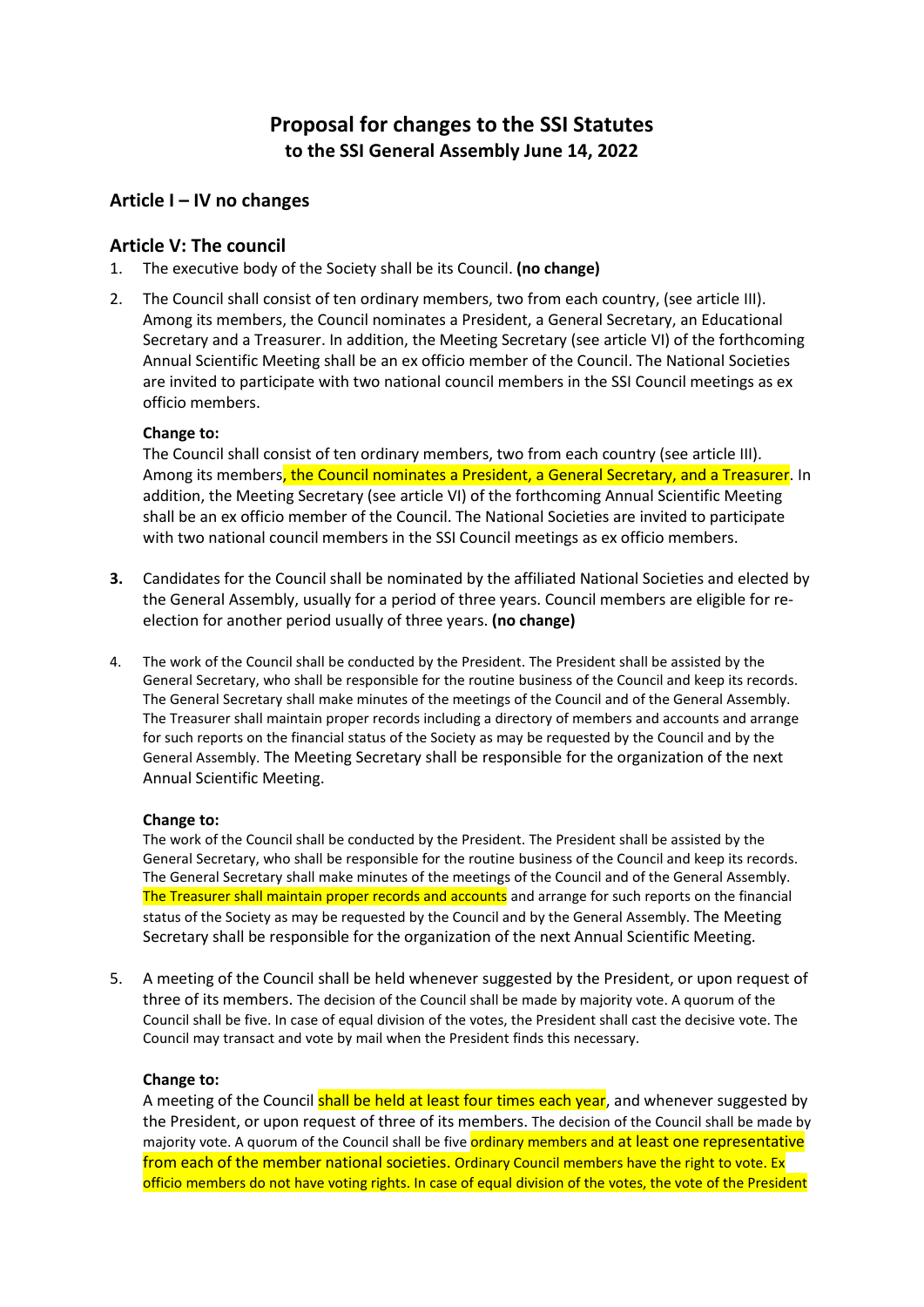will be decisive. The Council may transact and vote by e-mail when the President finds this necessary.

6. The Council shall conduct the activities of the Society according to article II and decide upon any steps necessary to promote the aims given therein. An Educational Committee shall be appointed, which shall promote education and training in immunology in the Scandinavian countries. Furthermore, the Council may nominate persons or committees to assist with the organization of scientific meetings, symposia and courses. The Council elects representatives to International Union of Immunological Societies (IUIS) and European Federation of Immunological Societies (EFIS).

#### **Change to:**

The Council shall conduct the activities of the Society according to article II and decide upon any steps necessary to promote the aims given therein. An Educational Committee may be appointed, to promote education and training in immunology in the Scandinavian countries. Furthermore, the Council may nominate persons or committees to assist with the organization of scientific meetings, symposia and courses. The Council elects representatives to International Union of Immunological Societies (IUIS) and European Federation of Immunological Societies (EFIS).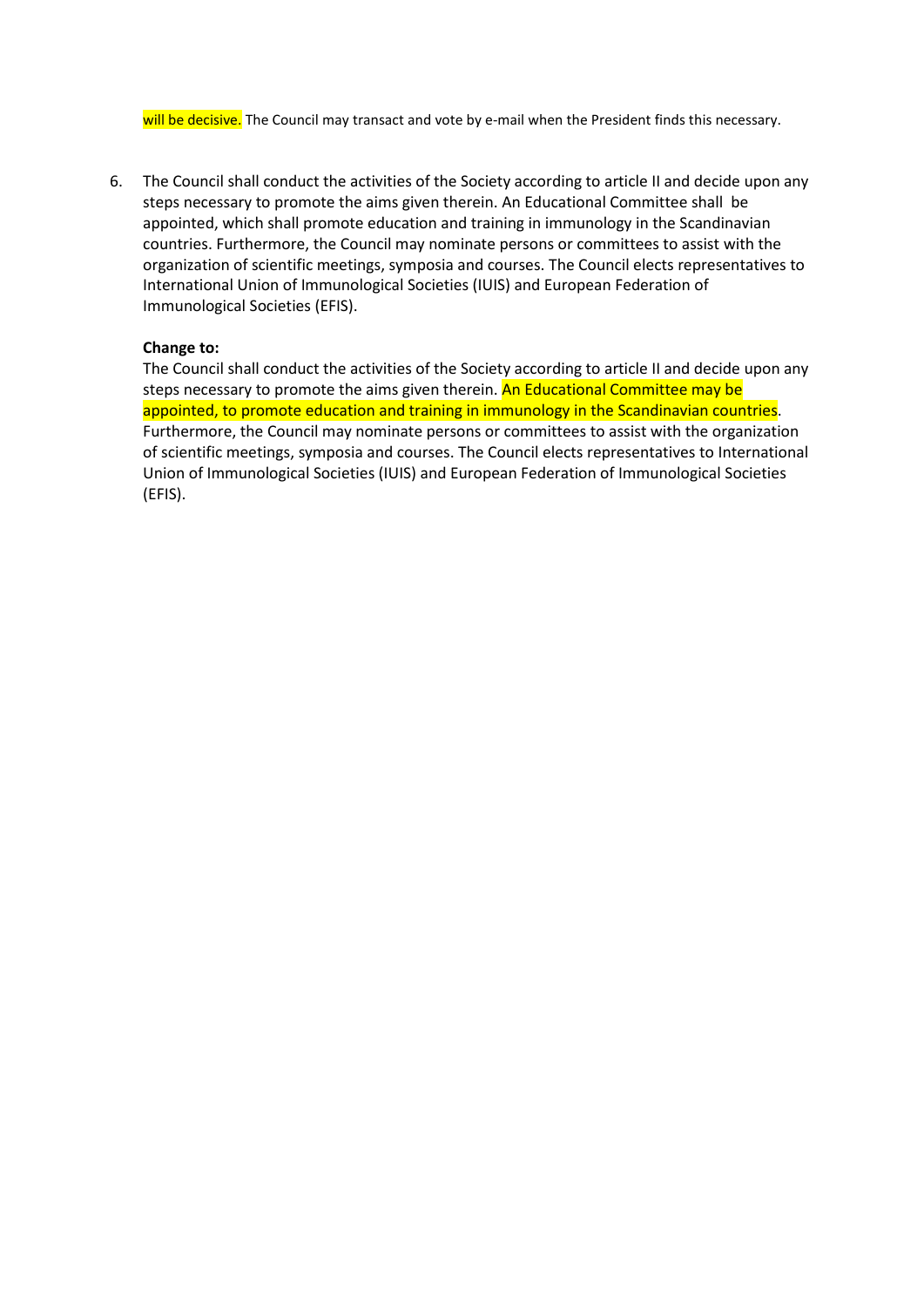### **Article VI: General Assembly**

1. The functions of the Society shall be decided by the General Assembly of members, which shall meet once a year in connection with the Annual Scientific Meeting. Additional General Assembly Meetings may be arranged whenever the Council finds this to be necessary, or upon written request signed by at least 1/10 of the members of the Society. The Council shall prepare such a meeting according to what has been stated for the annual meetings. The announcement of an additional General Assembly shall be distributed to the members together with a statement of its purpose at least one month in advance.

#### **Change to:**

The functions of the Society shall be decided by the General Assembly of members, which shall meet once a year in connection with the Annual Scientific Meeting or the 3-yearly ECI meeting. Additional General Assembly Meetings may be arranged whenever the Council finds this to be necessary, or upon written request signed by at least 1/10 of the members of the Society. The Council shall prepare such a meeting according to what has been stated for the annual meetings. The announcement of an additional General Assembly shall be distributed to the members together with a statement of its purpose at least one month in advance.

2. The Council shall prepare the agenda for the annual General Assembly. The annual General Assembly Meeting shall: a) examine the activities of the Council based on the annual report of the Council; b) examine the financial situation of the Society and approve of the financial report prepared by the Council together with the report from the Auditor; c) decide upon the forthcoming fees and the budget, recommended by the Council; d) elect members to the Council according to articles II and V; e) elect the President, Secretary General, Treasurer, and Educational Secretary from members of the Council according to article V, paragraph 2; f) decide upon the disapproval of membership according to article III; g) elect Honorary Members of the Society in accordance with article III; h) decide upon the time and place of the Annual Scientific Meeting to take place following the forthcoming, and in connection herewith elect a Meeting Secretary from that country; i) elect an Auditor and Deputy Auditor who shall examine the accounts of the Society.

#### **Subsection e) change to**:

e) elect the President, Secretary General and Treasurer from members of the Council according to article V, paragraph 2;

3. The General Assembly is conducted by the President or another council member in his absence. The meeting shall follow the agenda prepared by the Council. Other subjects may be added to the agenda upon request from any members, if so decided by a majority vote of the members present. All decisions shall be made by voting, where each member present has one vote. A simple majority vote is required for all decisions with the exception of decisions concerning Articles IX and X. Minutes of the meeting shall be made available to all members within two months.

#### **Change to:**

The General Assembly is conducted by the President or another council member if the President is absent. The meeting shall follow the agenda prepared by the Council. Other subjects may be added to the agenda upon request from any members, if so decided by a majority vote of the members present. All decisions shall be made by voting, where each member present has one vote. A simple majority vote is required for all decisions with the exception of decisions concerning Articles IX and X. Minutes of the meeting shall be made available to all members within two months.